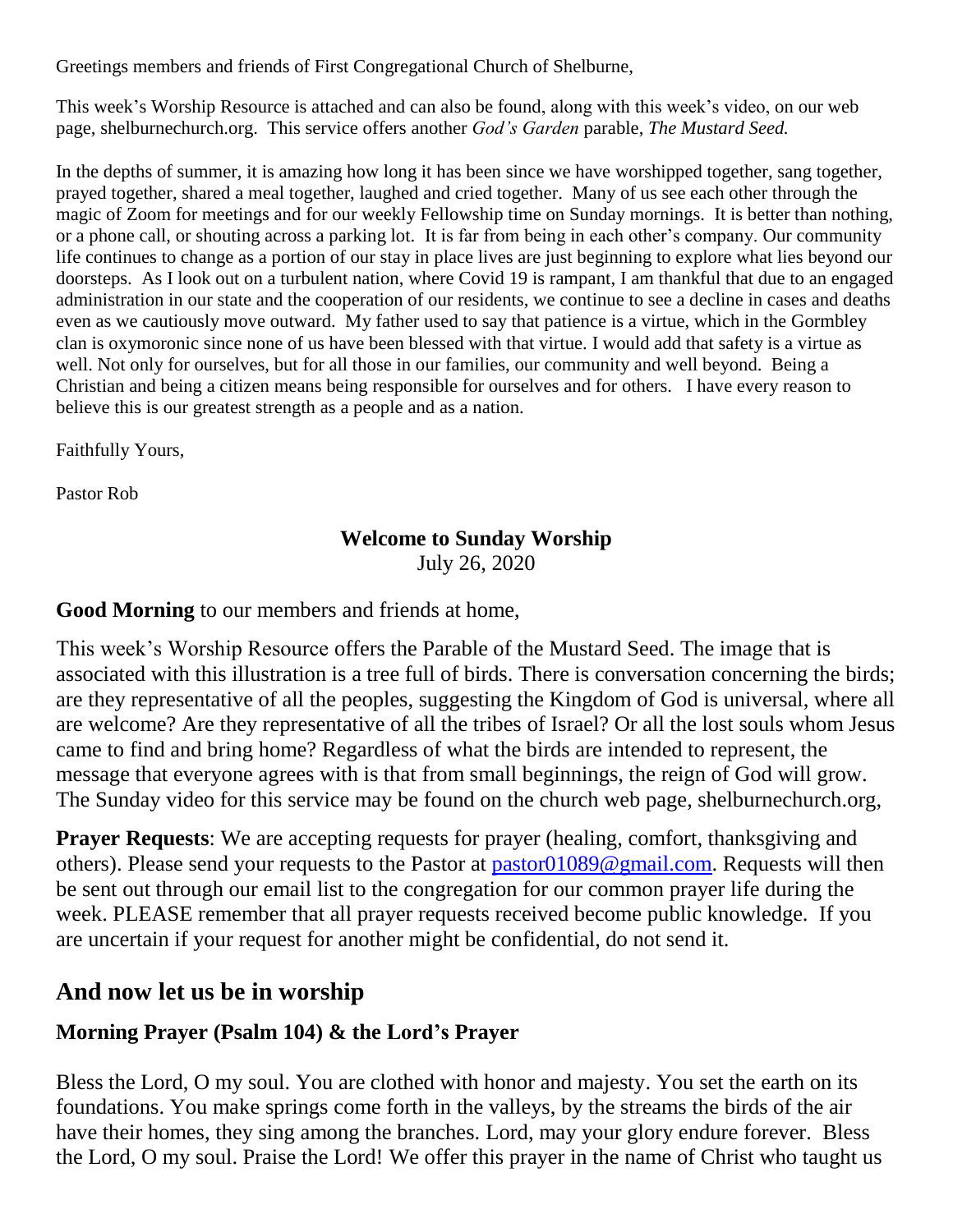to pray saying…*Our Father, who art in heaven, hallowed be thy name. Thy kingdom come, thy will be done, on earth as it is in heaven. Give us this day our daily bread and forgive us our debts as we forgive our debtors. And lead us not into temptation but deliver us from evil. For thine is the kingdom and the power and the glory forever. Amen.*

## **Prayers of the People**

Today's prayer is based on a prayer written by Harry Emerson Fosdick, pastor of the Riverside Church in NY City, 1930-1946. You may wish to add your own prayers for healing, prayers of thanksgiving, prayers for comfort and others during our time of meditation. Let us come to God.

Gracious God, who sets forth creation in your own order, who fills it according to your design, and who places us in its midst, we come to you in prayer & meditation, seeking to speak what we need to say, and hoping to hear something of your voice. We desire, O God, liberation from all that imprisons us. We confess that we are not sure why you have created us in your own image and created us with the ability to love and the ability to hate. We would be free of this nature you have blessed and cursed us with.

We would rather be an example of how Christ can lift us up, of how we, above all else, are able to care for our neighbors, feed them, clothe them, comfort and cheer them. We would rather reflect your love, your tender mercies, your forgiveness and your healing, so that all who meet us, experience nothing, except your hospitality, your welcoming arms and the opportunity to grow into whoever you desire them to be. Free us, O God, and liberate us to be free and grow in your creation.

Free us, O God, from the shackles of our grief and our sorrow, for we are often brought low by the losses we endure; loss of loved ones, loss of youth, loss of livelihood, loss of ability, and in this time, loss of health, safety and security. At times, Lord of the living, it feels like all life is loss and we find ourselves unable to raise up our heads, our hearts, our souls, to the light of the life you have granted us. Through the comfort of your Holy Spirit, may we, who are so burdened, let our fetters fall.

Free us, O God, from all that distracts us from you, so that we may hear your voice more clearly, and in so doing, recognize your call. In our world there is so much noise and clutter, so many voices beckoning to us, leading us down paths far from your will and your way, chewing up our time, leaving us used up and empty. Grant us clarity of vision, to see what is of you and what is not. Grant us clarity of sound, to hear your voice above all others, and grant us clarity of purpose, to know what you would have us do with the blessings we have received.

Free us, O God, in this moment, to come before you, to lift up our thoughts, our concerns, our joys and our tears, let these our prayers be liberated from our hearts to rise up to you as incense……..

Gracious God, who sets forth creation in your own order, who fills it according to your design, and who places us, in the midst of it all, we offer our thanks, Amen

**Gospel Reading:** Matthew 13:31-32, The Mustard Seed.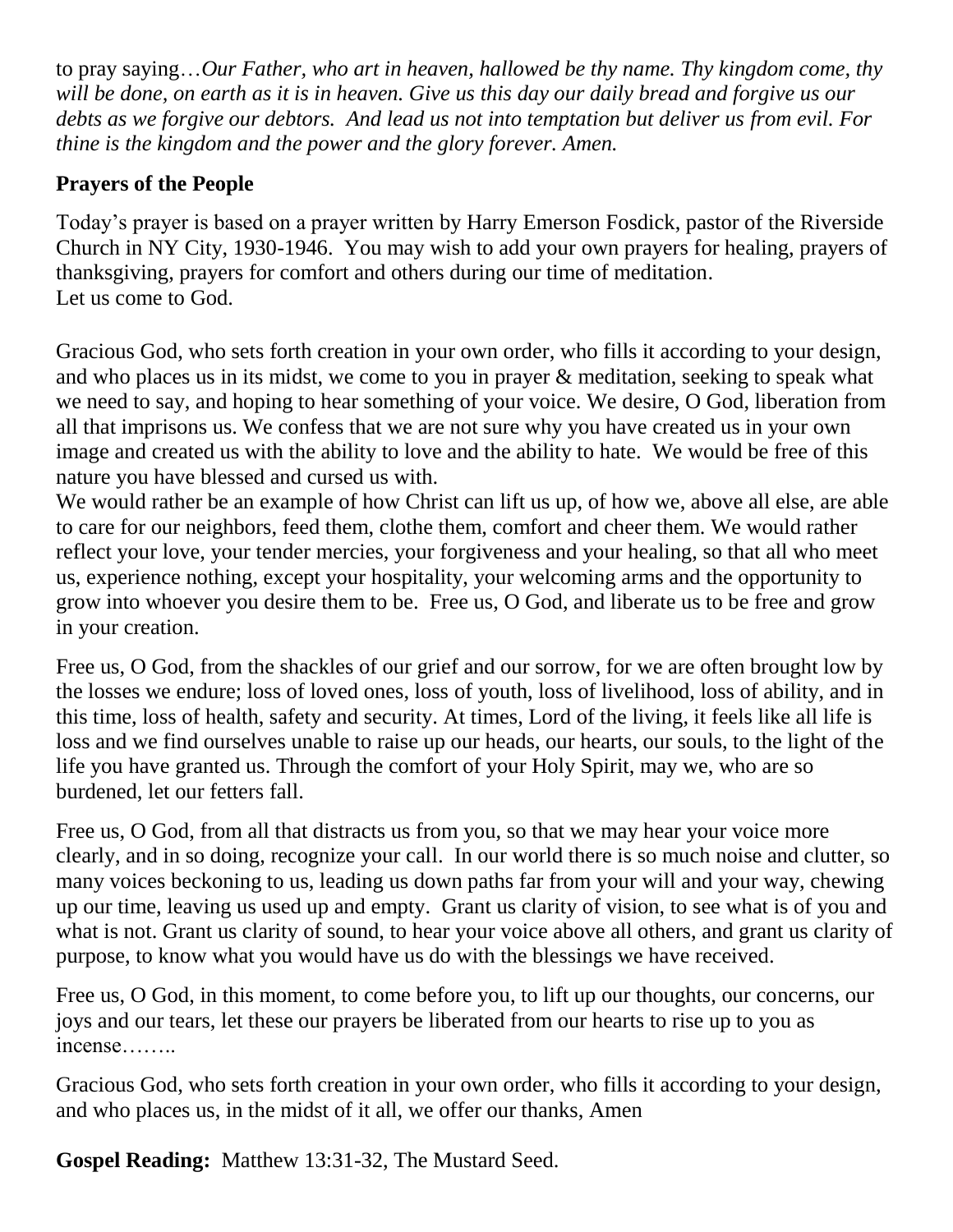During his three years of public ministry, Jesus taught, preached, and healed. While his teaching is often considered from an ethical point of view, "how the faithful are to behave," his preaching centered on the proclamation of the coming of the Kingdom of God. This is Jesus' unrelenting message. In finding ways through which the people might come to understand the Kingdom of God, Jesus often used parables. Today's text is one of these parables, The Mustard Seed.

*He put before them another parable: "The kingdom of heaven is like a mustard seed that someone took and sowed in his field; it is the smallest of all the seeds, but when it has grown it is the greatest of shrubs and becomes a tree, so that the birds of the air come and make nests in its branches.*

> After the reading, you may reflect on this passage and share your thoughts. There is a set of notes concerning this text for your reflection.

#### **Benediction:**

Like trees planted along the riverbank, May we be rooted in you, O God. Like trees planted along the riverbank, May we bear the fruit of our ministry each season. Like trees planted along the riverbank, May we prosper in all we do in the name of Jesus Christ, Amen

#### **Notes on the text**

One of my favorite images concerning the kingdom of God is the one we just heard. "*the kingdom of heaven is like a mustard seed. when it has grown, it is the greatest of shrubs and becomes a tree, so that the birds of the air come and make nests in it branches.*" it is an image of God's garden. A tree where all the birds are welcome. Where they all can make their homes, live their lives in peace, and harmony. It doesn't say anything about which particular birds. It just says birds. Every so often we are blessed to catch a glimpse of God's garden. Samuel Colgate, the founder of the Colgate business empire in the early 1800's was a devout Christian. An American Baptist Christian to be exact. He attended worship most every Sunday at his church. During one service, at the close of the sermon, an invitation was given for all those who wished to turn their lives over to Christ and be forgiven. One of the first persons to walk down the aisle and kneel at the altar was a well-known prostitute. She knelt. She wept. She asked God to forgive her and she wasn't kidding. Meanwhile, the rest of the congregation looked on approvingly at what she was doing. They knew her sins as well as anyone. She should be confessing, they thought, and asking forgiveness. Then the woman stood and addressed the pastor and congregation. "I believe that God has forgiven me for my past life as a prostitute, I want to become a member of this church that brought me to Christ." For a few moments, the silence was deafening. Finally, Samuel Colgate arose from his pew and said, "I guess we blundered when we prayed that the Lord would save sinners. We forgot to specify what kind of sinners. We'd better ask him to forgive us for this oversight. The Holy Spirit has touched this woman and made her truly repentant, but the Lord apparently doesn't understand that she's not the